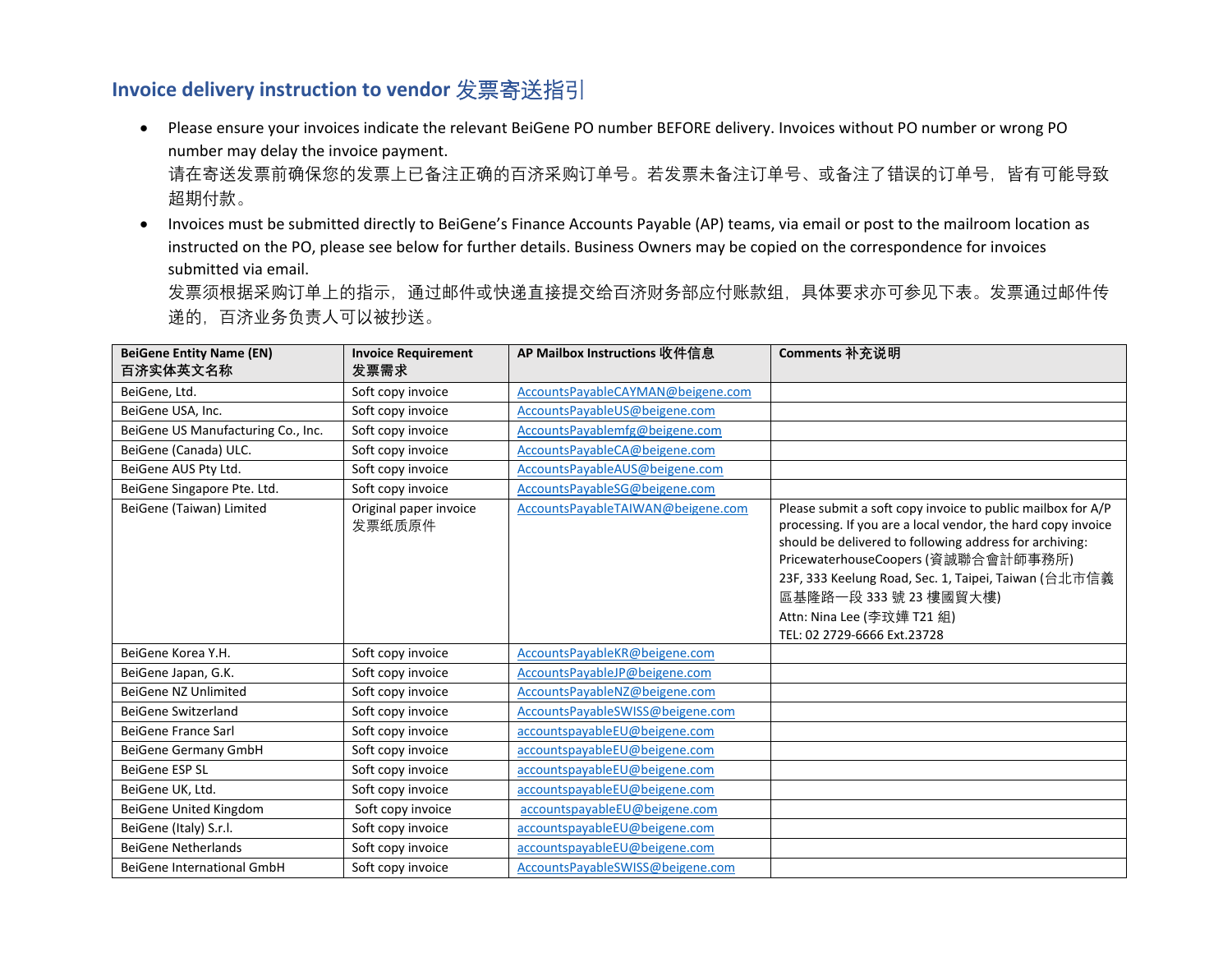| <b>BeiGene Entity Name (EN)</b><br>百济实体英文名称                                      | <b>Invoice Requirement</b><br>发票需求 | AP Mailbox Instructions 收件信息                                                                       | Comments 补充说明                                                                                                                                                     |
|----------------------------------------------------------------------------------|------------------------------------|----------------------------------------------------------------------------------------------------|-------------------------------------------------------------------------------------------------------------------------------------------------------------------|
| BeiGene International GmbH -<br>Denmark Branch                                   | Soft copy invoice                  | AccountsPayableSWISS@beigene.com                                                                   |                                                                                                                                                                   |
| BeiGene International GmbH - (The<br>"DDA Branch") UAE                           | Soft copy invoice                  | AccountsPayableSWISS@beigene.com                                                                   |                                                                                                                                                                   |
| BeiGene International GmbH -<br><b>Finland Branch</b>                            | Soft copy invoice                  | AccountsPayableSWISS@beigene.com                                                                   |                                                                                                                                                                   |
| BeiGene International GmbH -<br>Montevideo - Sucursal (Branch)<br><b>URUGUAY</b> | Soft copy invoice                  | AccountsPayableSWISS@beigene.com                                                                   |                                                                                                                                                                   |
| BeiGene International GmbH -<br>Norway Branch                                    | Soft copy invoice                  | AccountsPayableSWISS@beigene.com                                                                   |                                                                                                                                                                   |
| <b>BeiGene Pharmaceuticals GmbH</b>                                              | Soft copy invoice                  | AccountsPayableSWISS@beigene.com                                                                   |                                                                                                                                                                   |
| BeiGene (Hong Kong) Co., Limited                                                 | Soft copy invoice                  | AccountsPayableHK@beigene.com                                                                      |                                                                                                                                                                   |
| BeiGene (Beijing) Co., Ltd.<br>百济神州 (北京) 生物科技有限公<br>司                            | Original paper invoice<br>发票纸质原件   | 江苏省苏州市工业园区苏州中心广场 1<br>幢 D 座 603/605 单元<br>百济神州财务共享中心<br>国内应付账款组 5200 (收)<br>收件联系电话: 0512-8716 3560 | 百济神州中国实体的中国供应商请开具增值税 (专用)<br>发票并提供发票原件; For any ex-China vendor, please<br>send your soft copy invoice to our AP public mailbox:<br>AccountsPayableCN@beigene.com |
| BeiGene (Suzhou) Co., Ltd.<br>百济神州 (苏州) 生物科技有限公<br>司                             | Original paper invoice<br>发票纸质原件   | 江苏省苏州市工业园区苏州中心广场 1<br>幢 D 座 603/605 单元<br>百济神州财务共享中心<br>国内应付账款组 5300 (收)<br>收件联系电话: 0512-8716 3560 | 百济神州中国实体的中国供应商请开具增值税 (专用)<br>发票并提供发票原件; For any ex-China vendor, please<br>send your soft copy invoice to our AP public mailbox:<br>AccountsPayableCN@beigene.com |
| BeiGene Pharmaceutical (Shanghai)<br>Ltd.<br>百济神州 (上海) 生物医药技术有<br>限公司            | Original paper invoice<br>发票纸质原件   | 上海市静安区延安中路 1228 号嘉里中<br>心三座 20 楼<br>百济神州财务共享中心<br>国内应付账款组 5400 (收)<br>收件联系电话: 021-3159 1064        | 百济神州中国实体的中国供应商请开具增值税 (专用)<br>发票并提供发票原件; For any ex-China vendor, please<br>send your soft copy invoice to our AP public mailbox:<br>AccountsPayableCN@beigene.com |
| BeiGene (Guangzhou) Innovation<br>Technology Co., Ltd.<br>百济神州 (广州) 创新科技有限公<br>司 | Original paper invoice<br>发票纸质原件   | 江苏省苏州市工业园区苏州中心广场 1<br>幢 D 座 603/605 单元<br>百济神州财务共享中心<br>国内应付账款组 5500 (收)<br>收件联系电话: 0512-8716 3560 | 百济神州中国实体的中国供应商请开具增值税 (专用)<br>发票并提供发票原件; For any ex-China vendor, please<br>send your soft copy invoice to our AP public mailbox:<br>AccountsPayableCN@beigene.com |
| BeiGene Biologics Co., Ltd.<br>百济神州生物药业有限公司                                      | Original paper invoice<br>发票纸质原件   | 江苏省苏州市工业园区苏州中心广场 1<br>幢 D 座 603/605 单元<br>百济神州财务共享中心<br>国内应付账款组 5600 (收)<br>收件联系电话: 0512-8716 3560 | 百济神州中国实体的中国供应商请开具增值税 (专用)<br>发票并提供发票原件; For any ex-China vendor, please<br>send your soft copy invoice to our AP public mailbox:<br>AccountsPayableCN@beigene.com |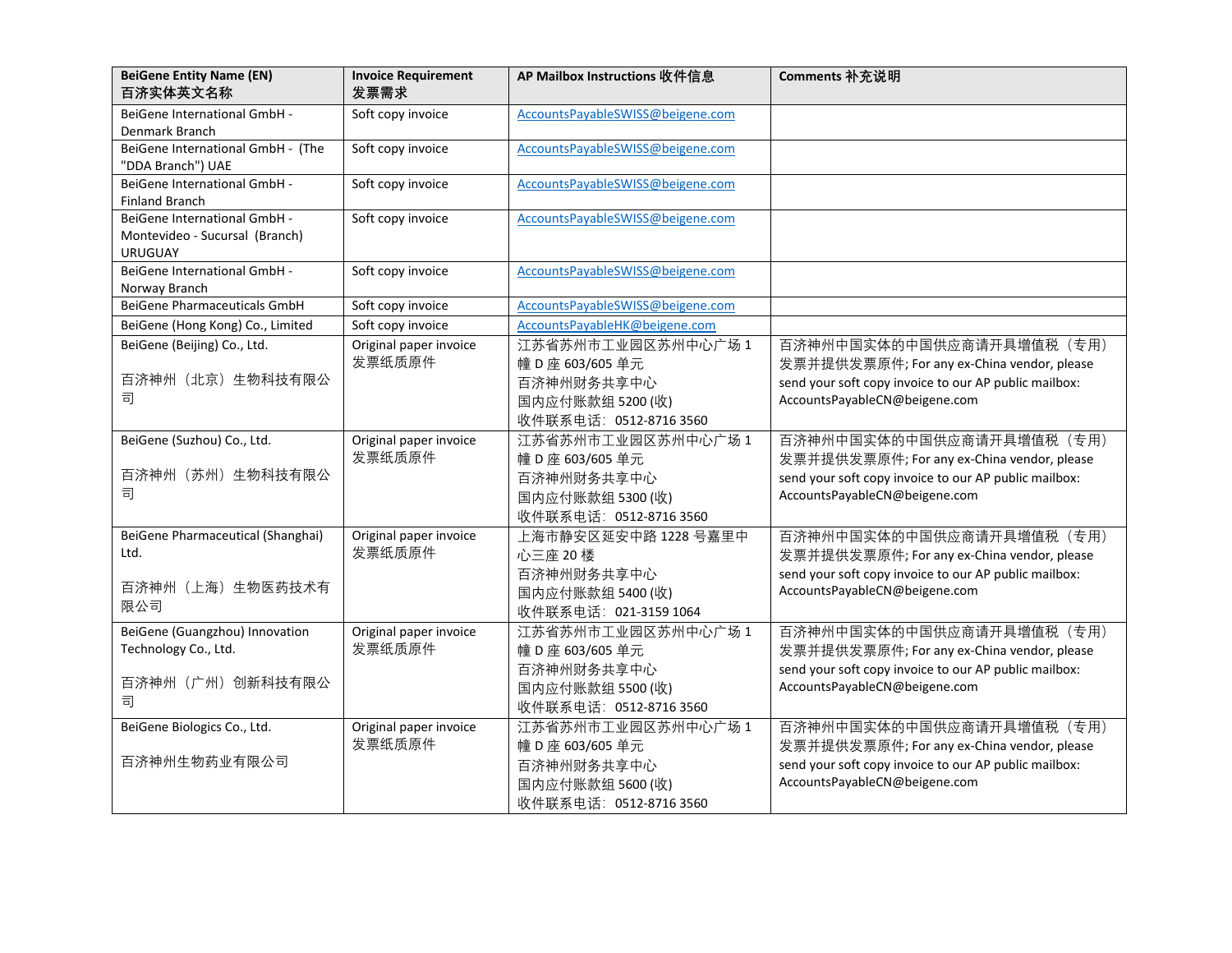| <b>BeiGene Entity Name (EN)</b><br>百济实体英文名称                   | <b>Invoice Requirement</b><br>发票需求 | AP Mailbox Instructions 收件信息                             | Comments 补充说明                                                                                                                    |
|---------------------------------------------------------------|------------------------------------|----------------------------------------------------------|----------------------------------------------------------------------------------------------------------------------------------|
| <b>BeiGene Guangzhou Biologics</b><br>Manufacturing Co., Ltd. | Original paper invoice<br>发票纸质原件   | 江苏省苏州市工业园区苏州中心广场 1<br>幢 D 座 603/605 单元                   | 百济神州中国实体的中国供应商请开具增值税 (专用)<br>发票并提供发票原件; For any ex-China vendor, please                                                          |
| 广州百济神州生物制药有限公司                                                |                                    | 百济神州财务共享中心<br>国内应付账款组 5700 (收)<br>收件联系电话: 0512-8716 3560 | send your soft copy invoice to our AP public mailbox:<br>AccountsPayableCN@beigene.com                                           |
| BeiGene (Shanghai) Co. Ltd.                                   | Original paper invoice<br>发票纸质原件   | 上海市静安区延安中路 1228 号嘉里中<br>心三座 20 楼                         | 百济神州中国实体的中国供应商请开具增值税 (专用)<br>发票并提供发票原件; For any ex-China vendor, please                                                          |
| 百济神州(上海)生物科技有限公<br>司                                          |                                    | 百济神州财务共享中心<br>国内应付账款组 5800 (收)<br>收件联系电话: 021-3159 1064  | send your soft copy invoice to our AP public mailbox:<br>AccountsPayableCN@beigene.com                                           |
| <b>BeiGene Pharmaceuticals</b><br>(Guangzhou) Co., Limited.   | Original paper invoice<br>发票纸质原件   | 江苏省苏州市工业园区苏州中心广场 1<br>幢 D 座 603/605 单元<br>百济神州财务共享中心     | 百济神州中国实体的中国供应商请开具增值税 (专用)<br>发票并提供发票原件; For any ex-China vendor, please<br>send your soft copy invoice to our AP public mailbox: |
| 百济神州(广州)医药有限公司                                                |                                    | 国内应付账款组 5900 (收)<br>收件联系电话: 0512-8716 3560               | AccountsPayableCN@beigene.com                                                                                                    |
| Beijing Innerway Bio-tech Co., Ltd.                           | Original paper invoice<br>发票纸质原件   | 江苏省苏州市工业园区苏州中心广场 1<br>幢 D 座 603/605 单元                   | 百济神州中国实体的中国供应商请开具增值税 (专用)<br>发票并提供发票原件; For any ex-China vendor, please                                                          |
| 北京英仁伟业生物科技有限公司                                                |                                    | 百济神州财务共享中心<br>国内应付账款组 6000 (收)<br>收件联系电话: 0512-8716 3560 | send your soft copy invoice to our AP public mailbox:<br>AccountsPayableCN@beigene.com                                           |
| BeiGene (Shanghai) R&D Co., Ltd.                              | Original paper invoice<br>发票纸质原件   | 上海市静安区延安中路 1228 号嘉里中<br>心三座 20 楼                         | 百济神州中国实体的中国供应商请开具增值税 (专用)<br>发票并提供发票原件; For any ex-China vendor, please                                                          |
| 百济神州 (上海) 医药研发有限公<br>司                                        |                                    | 百济神州财务共享中心<br>国内应付账款组 6010 (收)<br>收件联系电话: 021-3159 1064  | send your soft copy invoice to our AP public mailbox:<br>AccountsPayableCN@beigene.com                                           |
| <b>SuGene Pharmaceuticals (Suzhou)</b><br>Co., Ltd.           | Original paper invoice<br>发票纸质原件   | 江苏省苏州市工业园区苏州中心广场 1<br>幢 D 座 603/605 单元                   | 百济神州中国实体的中国供应商请开具增值税 (专用)<br>发票并提供发票原件; For any ex-China vendor, please                                                          |
| 苏济 (苏州) 医药有限公司                                                |                                    | 百济神州财务共享中心<br>国内应付账款组 6020 (收)<br>收件联系电话: 0512-8716 3560 | send your soft copy invoice to our AP public mailbox:<br>AccountsPayableCN@beigene.com                                           |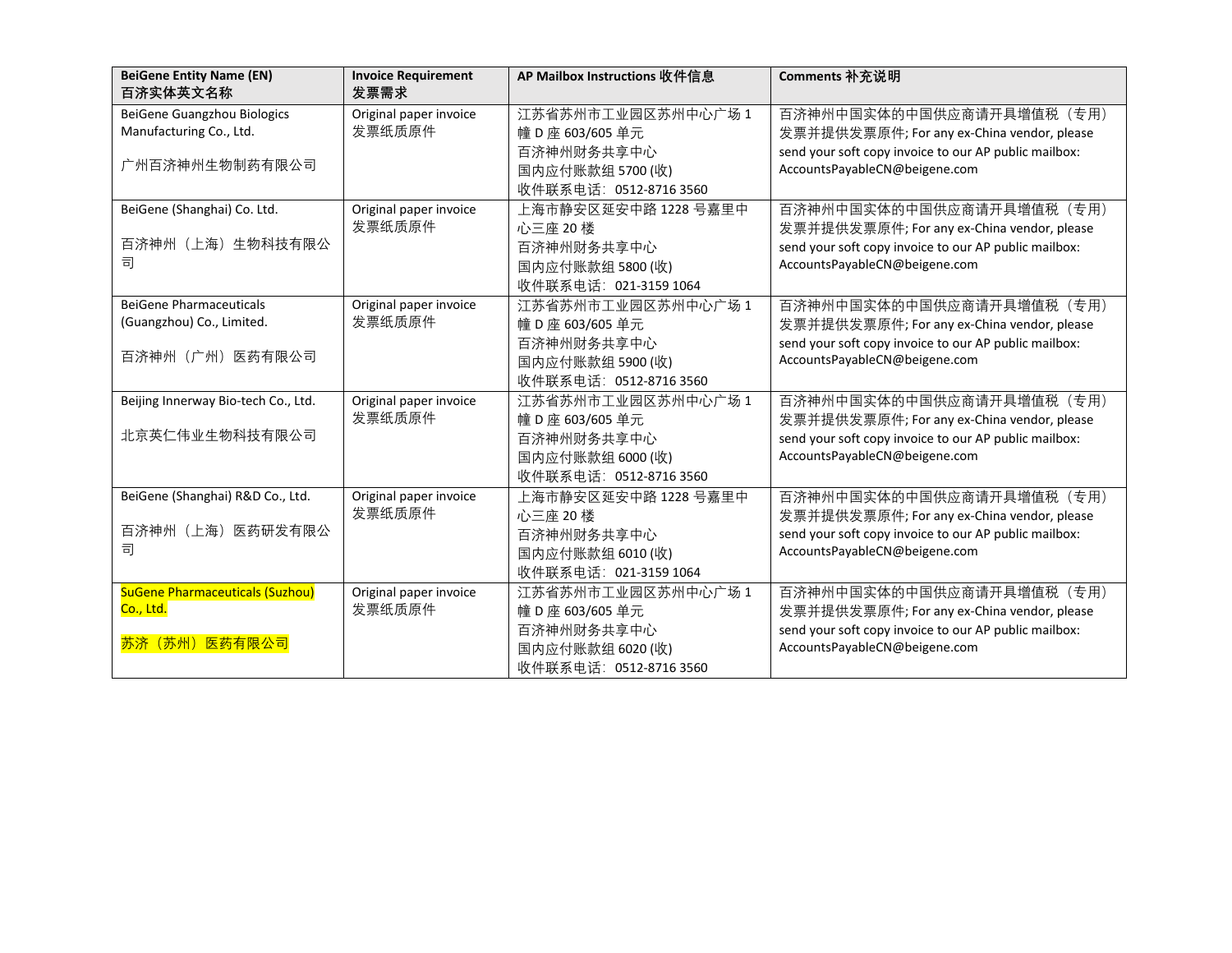## **Invoice billing instruction to vendor** 开票指引

- Please ensure your invoices have been issued to correct BeiGene legal entity in correct format. 请确保您的发票以正确的形式开具给了正确的百济法律实体。
- Relevant country / region specific tax regulation requirement should also be applied. 请根据您所在国家或地区税务法律法规的要求开具发票
- The counterparty on an invoice should be consistent with the Contract, and or the Purchase Order. 开票方和收票方名称应与合同、采购订单保持一致。
- An incorrect invoice will be returned and a new one will be required from you. 有问题的发票将被退回,并将要求您重新开具正确的发票。
- Please ensure your invoices indicate the relevant BeiGene PO number BEFORE delivery. Invoices without PO number or wrong PO number may delay the invoice payment. 请在寄送发票前确保您的发票上已备注正确的百济采购订单号。若发票未备注订单号、或备注了错误的订单号,皆有可能导致 超期付款。
- Billing information is clearly outlined on the PO, which you will also find in the table below: 百济开票信息已在采购订单上明确定义,亦可参见下表:

| BeiGene Legal Entity 百济法律实体        | Billing Information 开票信息                                | <b>Billing Information English Version</b> |
|------------------------------------|---------------------------------------------------------|--------------------------------------------|
| BeiGene, Ltd.                      | BeiGene, Ltd.                                           | N/A                                        |
|                                    | 94 Solaris Avenue, PO Box 1348                          |                                            |
|                                    | Grand Cayman KY1-1108                                   |                                            |
|                                    | Cayman Islands                                          |                                            |
| BeiGene USA, Inc.                  | BeiGene USA, Inc.                                       | N/A                                        |
|                                    | 55 Cambridge Parkway, Suite 700W Cambridge MA           |                                            |
|                                    | 02142 USA                                               |                                            |
| BeiGene US Manufacturing Co., Inc. | BeiGene US Manufacturing Co., Inc.                      | N/A                                        |
|                                    | 55 Cambridge Parkway, Suite 700W Cambridge MA           |                                            |
|                                    | 02142 USA                                               |                                            |
| BeiGene (Canada) ULC.              | BeiGene (Canada) ULC.                                   | N/A                                        |
|                                    | 2425 Matheson BLVD E, 8th Floor, Mississauga ON L4W 5K4 |                                            |
| BeiGene AUS Pty Ltd.               | <b>BeiGene AUS Pty Ltd.</b>                             | N/A                                        |
|                                    | c/o TMF Corporate Services (Aust) Pty Limited           |                                            |
|                                    | Suite 11.01                                             |                                            |
|                                    | Level 11, 66 Goulburn Street                            |                                            |
|                                    | Sydney, NSW 2000                                        |                                            |
| BeiGene Singapore Pte. Ltd.        | BeiGene Singapore Pte. Ltd.                             | N/A                                        |
|                                    | 38 Beach Road #29-11, South Beach Tower, Singapore      |                                            |
|                                    | 189767                                                  |                                            |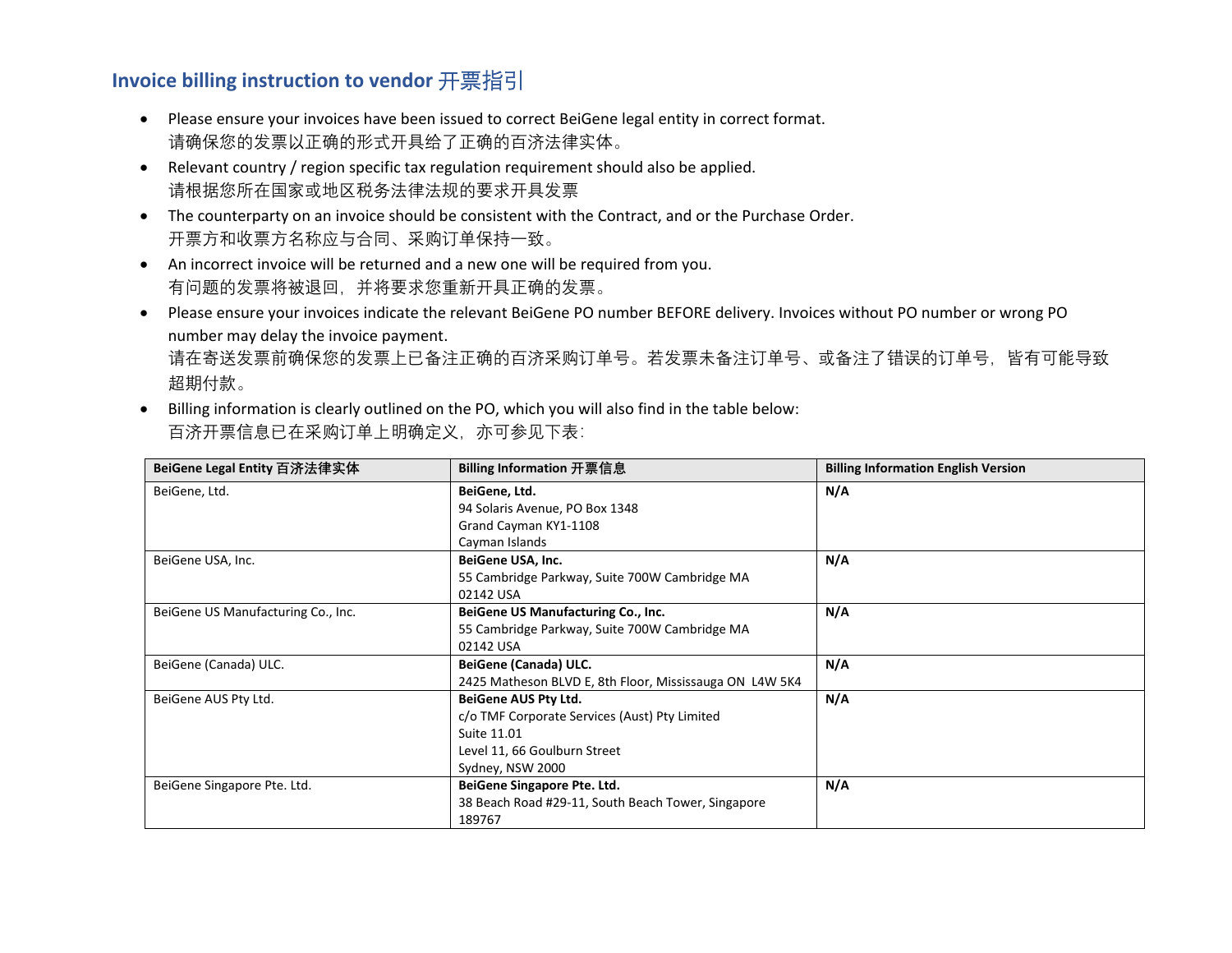| BeiGene Legal Entity 百济法律实体                 | <b>Billing Information 开票信息</b>                                             | <b>Billing Information English Version</b> |
|---------------------------------------------|-----------------------------------------------------------------------------|--------------------------------------------|
| 臺灣百濟神州有限公司                                  | 臺灣百濟神州有限公司                                                                  | N/A                                        |
|                                             | 公司统一编号: 82911456                                                            |                                            |
|                                             | (11047) 臺北市信義區松智路 1號 11樓                                                    |                                            |
|                                             | 臺灣                                                                          |                                            |
| BeiGene Korea Y.H.                          | BeiGene Korea Y.H.                                                          | N/A                                        |
|                                             | 16/17th Floor Posco Tower Yeoksam, Teheran-ro 134,                          |                                            |
|                                             | Gangnam-gu, Seoul, Korea                                                    |                                            |
| BeiGene Japan, G.K.                         | BeiGene Japan, G.K.                                                         | N/A                                        |
|                                             | Akasaka Habitation Building, 1-3-5 Akasaka, Minato-ku,                      |                                            |
|                                             | Tokyo. 107-0052. Japan                                                      |                                            |
| BeiGene NZ Unlimited                        | <b>BeiGene NZ Unlimited</b>                                                 | N/A                                        |
|                                             | C/- TMF Group, Level 11, 41 Shortland Street, Auckland 1010,                |                                            |
|                                             | NZ.                                                                         |                                            |
| <b>BeiGene Switzerland</b>                  | <b>BeiGene Switzerland</b>                                                  | N/A                                        |
|                                             | Aeschengraben 27, 21st Floor, 4051 Basel, Switzerland                       |                                            |
| BeiGene France Sarl                         | <b>BeiGene France Sarl</b>                                                  | N/A                                        |
|                                             | c/o TMF-France, 3-5 rue Saint-Georges, 75009 Paris, France                  |                                            |
| <b>BeiGene Germany GmbH</b>                 | <b>BeiGene Germany GmbH</b>                                                 | N/A                                        |
|                                             | c/o TMF, Maximilianstrasse 54, 80538 Munich                                 |                                            |
| <b>BeiGene ESP SL</b>                       | <b>BeiGene ESP SL</b>                                                       | N/A                                        |
|                                             | c/o TMF Calle del Principe de Vergara, 112, 4ta planta,                     |                                            |
|                                             | 28002 Madrid, Spain                                                         |                                            |
| BeiGene UK, Ltd.                            | BeiGene UK, Ltd.                                                            | N/A                                        |
|                                             | c/o TMF Group, 8th Floor, 20 Farringdon Street, London,                     |                                            |
|                                             | EC4A 4AB, United Kingdom                                                    |                                            |
| BeiGene United Kingdom                      | <b>BeiGene United Kingdom</b>                                               | N/A                                        |
|                                             | c/o TMF Group, 8th Floor, 20 Farringdon Street, London,                     |                                            |
|                                             | EC4A 4AB, United Kingdom                                                    |                                            |
| BeiGene (Italy) S.r.l.                      | BeiGene (Italy) S.r.l.                                                      | N/A                                        |
|                                             | c/o Regus                                                                   |                                            |
| <b>BeiGene Netherlands</b>                  | Viale certosa 218, Milan, 20156, Italy<br><b>BeiGene Netherlands</b>        | N/A                                        |
|                                             |                                                                             |                                            |
|                                             | c/o Regus - The Base B, Evert van de Beekstraat 1-104,<br>Schiphol, 1118 CL |                                            |
| <b>BeiGene International GmbH</b>           | <b>Beigene International GmbH</b>                                           | N/A                                        |
|                                             | Aeschengraben 27, 21st Floor, 4051 Basel, Switzerland                       |                                            |
| BeiGene International GmbH - Denmark Branch | BeiGene International GmbH - Denmark Branch                                 | N/A                                        |
|                                             | c/o TMF Denmark, Købmagergade 60, 1 sal tv, Copenhagen                      |                                            |
|                                             | K, 1150 Denmark                                                             |                                            |
| BeiGene International GmbH - (The "DDA      | BeiGene International GmbH - (The "DDA Branch") UAE                         | N/A                                        |
| Branch") UAE                                | Aeschengraben 27, 4051 Basel, Switzerland                                   |                                            |
| BeiGene International GmbH - Finland Branch | <b>BeiGene International GmbH - Finland Branch</b>                          | N/A                                        |
|                                             | c/o TMF, Erottajankatu 9B3, Helsinki, FI-00130                              |                                            |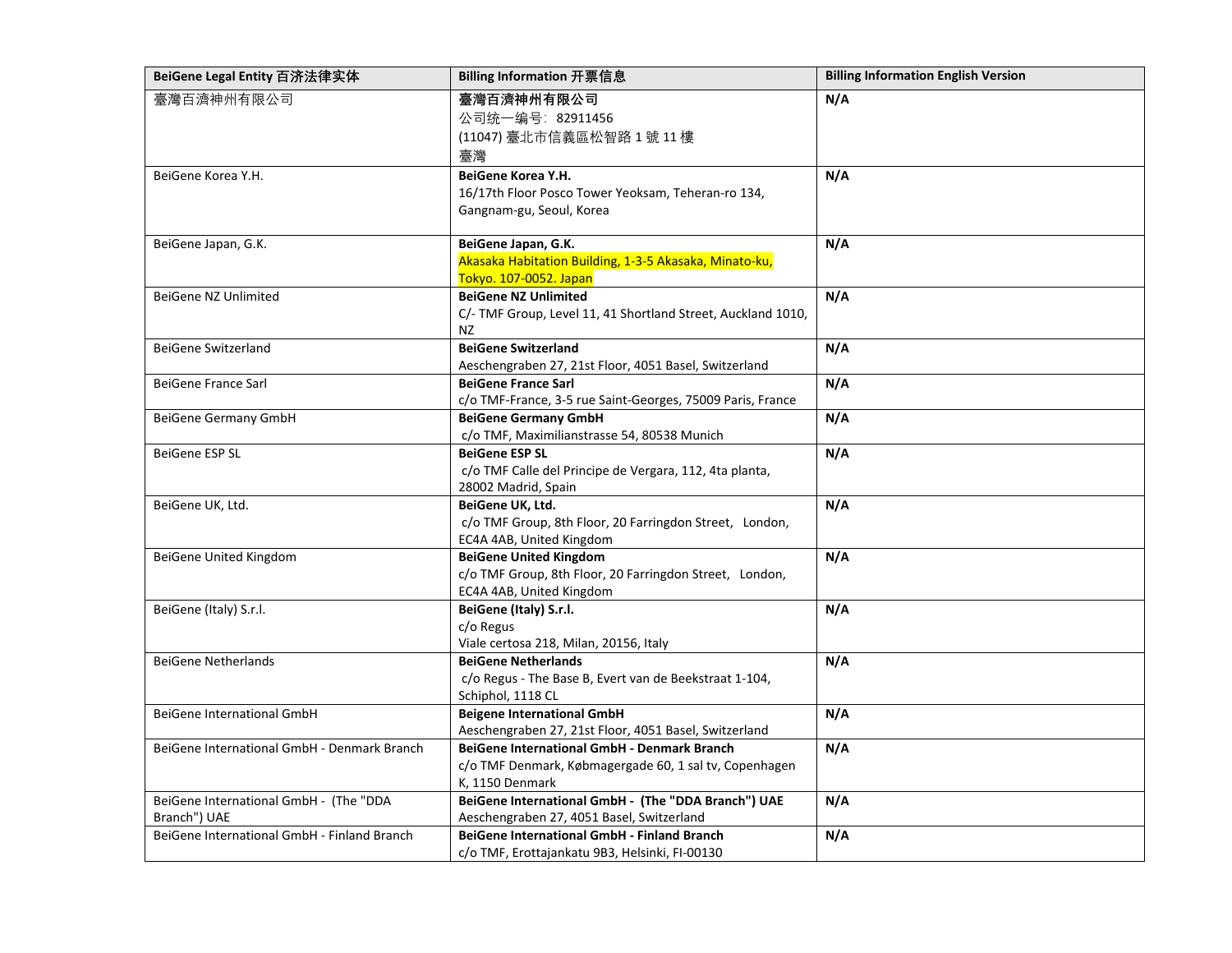| BeiGene Legal Entity 百济法律实体                                            | Billing Information 开票信息                                                                                                                                                                  | <b>Billing Information English Version</b>                                                                                                                   |
|------------------------------------------------------------------------|-------------------------------------------------------------------------------------------------------------------------------------------------------------------------------------------|--------------------------------------------------------------------------------------------------------------------------------------------------------------|
| BeiGene International GmbH - Montevideo -<br>Sucursal (Branch) URUGUAY | BeiGene International GmbH - Montevideo - Sucursal<br>(Branch) URUGUAY<br>Yaguaron 1407 Office 1506, Montevideo,                                                                          | N/A                                                                                                                                                          |
| BeiGene International GmbH - Norway Branch                             | BeiGene International GmbH - Norway Branch<br>c/o TMF Norway AS, Hagaløkkveien 26, 1383 Asker, Norway                                                                                     | N/A                                                                                                                                                          |
| BeiGene Pharmaceuticals GmbH                                           | <b>Beigene Pharmaceuticals GmbH</b><br>Aeschengraben 27, 21st Floor, 4051 Basel, Switzerland                                                                                              | N/A                                                                                                                                                          |
| BeiGene (Hong Kong) Co., Limited                                       | BeiGene (Hong Kong) Co., Limited<br>Flat/RM 1901, 19/F.,<br>Lee Garden One, 33 Hysan Avenue<br>Causeway Bay,<br>Hong Kong SAR, China                                                      | N/A                                                                                                                                                          |
| 百济神州 (北京) 生物科技有限公司                                                     | 公司名称: 百济神州 (北京) 生物科技有限公司<br>税号: 91110114567400208U<br>开户行:招商银行股份有限公司北京清华园支行<br>账号: 110910293910901<br>地址: 北京市昌平区科学园路 30院1号楼 1-2层<br>联系电话: 010-58958000                                    | BeiGene (Beijing) Co., Ltd.<br>Floor 1-2, Building 1, No.30 Science Park Road,<br>Changping District, Beijing, China                                         |
| 百济神州 (苏州) 生物科技有限公司                                                     | 公司名称: 百济神州 (苏州) 生物科技有限公司<br>税号: 913205943295520038<br>开户行: 中国建设银行股份有限公司苏州工业园区支行<br>账号: 32201988836051542293<br>地址: 中国 (江苏) 自由贸易试验区苏州片区苏州工业园<br>区桑田街 218 号生物产业园 9 栋<br>联系电话: 0512-85886009 | BeiGene (Suzhou) Co., Ltd.<br>Building 9, No.218 Sangtian Street, Suzhou Industrial<br>Park, China (Jiangsu) Pilot Free Trade Zone Suzhou,<br>Jiangsu, China |
| 百济神州 (上海) 生物医药技术有限公司                                                   | 公司名称: 百济神州 (上海) 生物医药技术有限公司<br>税号: 91310000697296074P<br>开户行: 兴业银行股份有限公司上海市西支行<br>账号: 216430100100062718<br>地址: 上海市黄浦区北京东路 666 号 H 区 (东座) 6 楼<br>H119 室<br>联系电话: 021-31197188              | BeiGene Pharmaceutical (Shanghai) Ltd.<br>Room H119, Building 6, No.666 Beijing East Road,<br>Huangpu District, Shanghai, China                              |
| 百济神州 (广州) 创新科技有限公司                                                     | 公司名称: 百济神州 (广州) 创新科技有限公司<br>税号: 91440101MA59Q8ACXE<br>开户行: 中国建设银行股份有限公司广州萝岗支行<br>账号: 44050147004209047201<br>地址: 广州市黄埔区康耀南路 83号<br>联系电话: 020-28180449                                     | BeiGene (Guangzhou) Innovation Technology Co.,<br>Ltd.<br>NO.83 Southern Kangyao Road, Huangpu District,<br>Guangzhou, China                                 |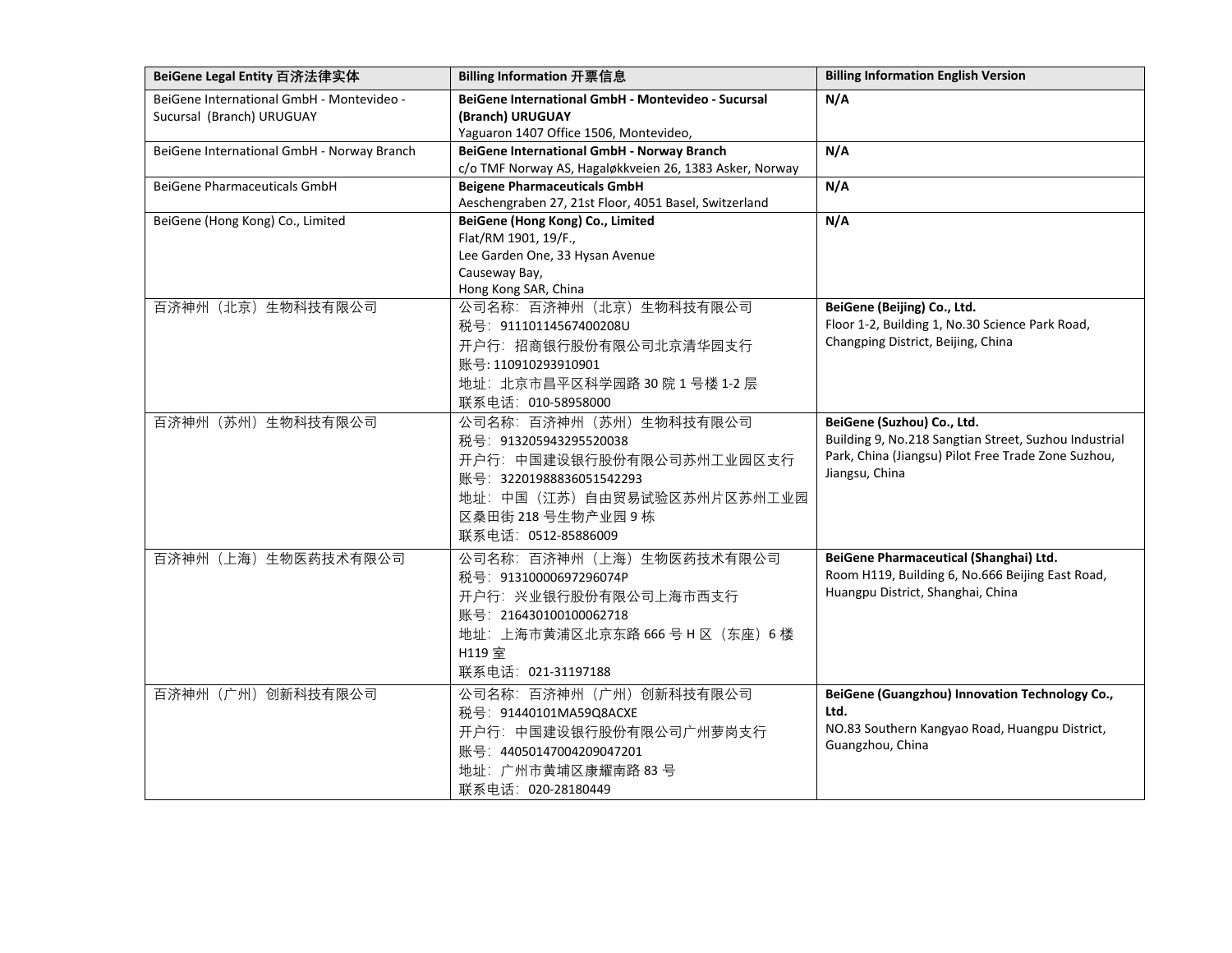| BeiGene Legal Entity 百济法律实体 | Billing Information 开票信息                                                                                                                                                        | <b>Billing Information English Version</b>                                                                                                                                                                                   |
|-----------------------------|---------------------------------------------------------------------------------------------------------------------------------------------------------------------------------|------------------------------------------------------------------------------------------------------------------------------------------------------------------------------------------------------------------------------|
| 百济神州生物药业有限公司                | 公司名称: 百济神州生物药业有限公司<br>税号: 91440101MA59J6X8X9<br>开户行: 中国建设银行股份有限公司广州机场路支行<br>账号: 44050149010600000339<br>地址: 广州市黄埔区康耀南路 83号<br>联系电话: 020-82151523                                | BeiGene Biologics Co., Ltd.<br>NO.83 Southern Kangyao Road, Huangpu District,<br>Guangzhou, China                                                                                                                            |
| 广州百济神州生物制药有限公司              | 公司名称: 广州百济神州生物制药有限公司<br>税号: 91440101MA59K04925<br>开户行: 中国建设银行股份有限公司广州机场路支行<br>账号: 44050149010600000340<br>地址: 广州市黄埔区康耀南路 83号<br>联系电话: 020-82151523                              | BeiGene Guangzhou Biologics Manufacturing Co.,<br>Ltd.<br>NO.83 Southern Kangyao Road, Huangpu District,<br>Guangzhou, China                                                                                                 |
| 百济神州 (上海) 生物科技有限公司          | 公司名称: 百济神州 (上海) 生物科技有限公司<br>税号: 913101153508461613<br>开户行: 兴业银行上海市西支行<br>账号: 216430100100054607<br>地址: 中国 (上海) 自由贸易试验区蔡伦路 780号4楼D<br>座<br>联系电话: 021-31197500                    | BeiGene (Shanghai) Co. Ltd.<br>Building D, Floor 4, No.780 Cailun Road, China<br>(Shanghai) Pilot Free Trade Zone, Shanghai, China                                                                                           |
| 百济神州 (广州) 医药有限公司            | 公司名称: 百济神州 (广州) 医药有限公司<br>税号: 91440104712372777W<br>开户行: 招商银行广州分行高新支行<br>账号: 120914503010902<br>地址: 广州市黄埔区国际生物岛螺旋大道 51 号官洲生命<br>科学创新中心 A 栋第 27 层 02-05 单元<br>联系电话: 020-28180449 | BeiGene Pharmaceuticals (Guangzhou) Co., Limited.<br>Unit 02-05, Floor 27, Building A, Guanzhou Life<br>Science Innovation Center, No.51, Luoxuan Avenue,<br>International Bio-island, Huangpu District, Guangzhou,<br>China |
| 北京英仁伟业生物科技有限公司              | 公司名称: 北京英仁伟业生物科技有限公司<br>税号: 91110114765500939N<br>开户行: 招商银行股份有限公司北京清华园支行<br>账号: 110937005110201<br>地址: 北京市昌平区回龙观镇科学园 30院1号楼 401室<br>联系电话: 010-61779995                          | Beijing Innerway Bio-tech Co., Ltd.<br>Room 401, Building 1, No.30 Science Park Road,<br>Zhongguancun Life Science Park, Changping District,<br>Beijing, China                                                               |
| 百济神州(上海)医药研发有限公司            | 公司名字: 百济神州 (上海) 医药研发有限公司<br>税号: 91310115MA1K4H0W7F<br>开户银行: 兴业银行股份有限公司上海金沙江支行<br>银行账号: 216280100100187884<br>地址: 中国 (上海) 自由贸易试验区日京路 51 号 A 幢二<br>层<br>电话: 021-31197500          | BeiGene (Shanghai) Research & Development Co.,<br>Ltd.<br>Floor 2, Building A, No.51 Rijing Road, China<br>(Shanghai) Pilot Free Trade Zone, Shanghai, China                                                                 |